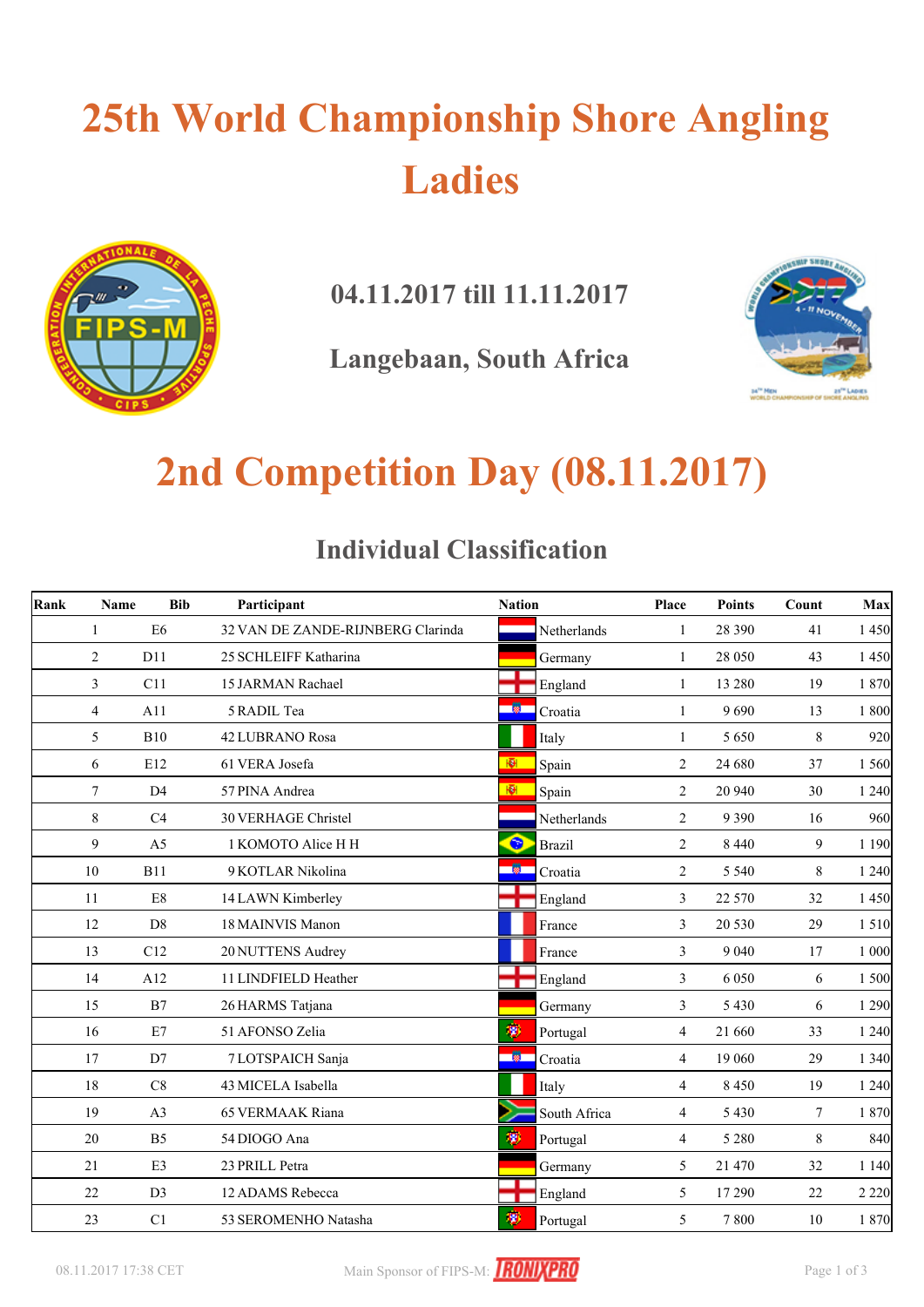# **25th World Championship Shore Angling Ladies**



### **04.11.2017 till 11.11.2017**

### **Langebaan, South Africa**



|        | <b>CIPS</b>    |                                    |           |               |                 | <b>MIGRITD CHW</b> |                | <b>P OF SHORE ANGLING</b> |
|--------|----------------|------------------------------------|-----------|---------------|-----------------|--------------------|----------------|---------------------------|
| 24     | A1             | 49 HART Julia                      |           | Namibia       | 5               | 5 3 9 0            | 10             | 960                       |
| 25     | B <sub>3</sub> | 63 LOUW Kabous                     |           | South Africa  | 5               | 3 9 8 0            | 5              | 1 0 9 0                   |
| 26     | E1             | 6 BAJLO Ardena                     |           | Croatia       | 6               | 18 100             | 30             | 1 2 9 0                   |
| 27     | D12            | 29 VAN DE VELDE-VAN IWAARDEN Linda |           | Netherlands   | 6               | 15 560             | 28             | 1 3 9 0                   |
| $28\,$ | C10            | 2 SOUZA Vilma                      | $\bullet$ | <b>Brazil</b> | 6               | 7570               | 14             | 2 3 6 0                   |
| 29     | A <sub>9</sub> | 24 CASTENS Brigitte                |           | Germany       | 6               | 3 9 7 0            | 6              | 1 3 9 0                   |
| 30     | <b>B12</b>     | 35 GORMLEY Lisa                    |           | Ireland       | 6               | 3 5 7 0            | 5              | 1 1 4 0                   |
| 31     | E2             | 39 DI CESARE Monica                |           | Italy         | 7               | 16830              | 29             | 1 2 9 0                   |
| 32     | D <sub>6</sub> | 41 FALCHI Chiara                   |           | Italy         | $\tau$          | 14 180             | 29             | 960                       |
| 33     | $\rm{C2}$      | 27 PIOTTER Marion                  |           | Germany       | $7\phantom{.0}$ | 7 000              | 12             | 1450                      |
| 34     | B8             | 19 BECOT Suzanne                   |           | France        | $\tau$          | 3 0 9 0            | $\overline{4}$ | 1 1 9 0                   |
| 35     | A6             | 50 VALENTE Amalia                  | 聊         | Portugal      | 7               | 2950               | 4              | 920                       |
| 36     | E11            | 21 DUDIT Laureen                   |           | France        | 8               | 15 850             | 27             | 1 3 9 0                   |
| 37     | D <sub>9</sub> | 52 JACINTO Leontina                | 聊         | Portugal      | 8               | 14 030             | 22             | 1 1 9 0                   |
| 38     | C7             | 46 KOHLER Nedjilka                 |           | Namibia       | 8               | 3 6 7 0            | 6              | 1 0 5 0                   |
| 39     | B1             | 3 ROSA DE JESUS Elida              | $\bullet$ | <b>Brazil</b> | 8               | 2710               | 3              | 1 2 4 0                   |
| 40     | A4             | 58 COY Mari                        | 劚         | Spain         | 8               | 2 700              | $\overline{4}$ | 1 0 9 0                   |
| 41     | E9             | 33 CANTWELL Jane                   |           | Ireland       | 9               | 14 130             | 20             | 3 3 3 0                   |
| 42     | D10            | 4 GONCALVES Marli R S              | ۰         | <b>Brazil</b> | 9               | 10 840             | 20             | 1 0 9 0                   |
| 43     | C <sub>5</sub> | 59 MARQUEZ Ana M                   | ЮI        | Spain         | 9               | 3 2 7 0            | 8              | 730                       |
| 44     | A7             | 17 EVERARD Carole                  |           | France        | 9               | 2 6 6 0            | 5              | 800                       |
| 45     | B2             | 60 POUSA Aitziber                  | 图         | Spain         | 9               | 1790               | 2              | 1 3 4 0                   |
| 46     | E4             | 47 LANGENHOVEN Judy                |           | Namibia       | 10              | 12 970             | 22             | 1 1 4 0                   |
| 47     | D <sub>5</sub> | 45 COETZEE Sarah                   |           | Namibia       | 10              | 10 580             | 17             | 1 1 9 0                   |
| 48     | C9             | 8 MATULJA Marina                   | - 60      | Croatia       | 10              | 3 1 2 0            | 6              | 1 1 9 0                   |
| 49     | $\mathbf{A}8$  | 34 MANTON Linda                    |           | Ireland       | 10              | 2 1 4 0            | 2              | 1 1 4 0                   |
| 50     | <b>B6</b>      | 31 MOL - DE WINTER Sharona         |           | Netherlands   | 10              | 1620               | 2              | 1 1 4 0                   |
| 51     | E10            | 66 COWAN Cara                      |           | South Africa  | 11              | 12 740             | 27             | 960                       |
| 52     | D2             | 37 WHELAN Tracey                   |           | Ireland       | 11              | 10 210             | 13             | 1 2 9 0                   |
| 53     | D1             | 62 CRONJE Elzanne                  |           | South Africa  | 11              | 8790               | 19             | 840                       |
| 54     | C <sub>3</sub> | 64 CAMPBELL Elsabe                 |           | South Africa  | 11              | 2970               | $\tau$         | 660                       |